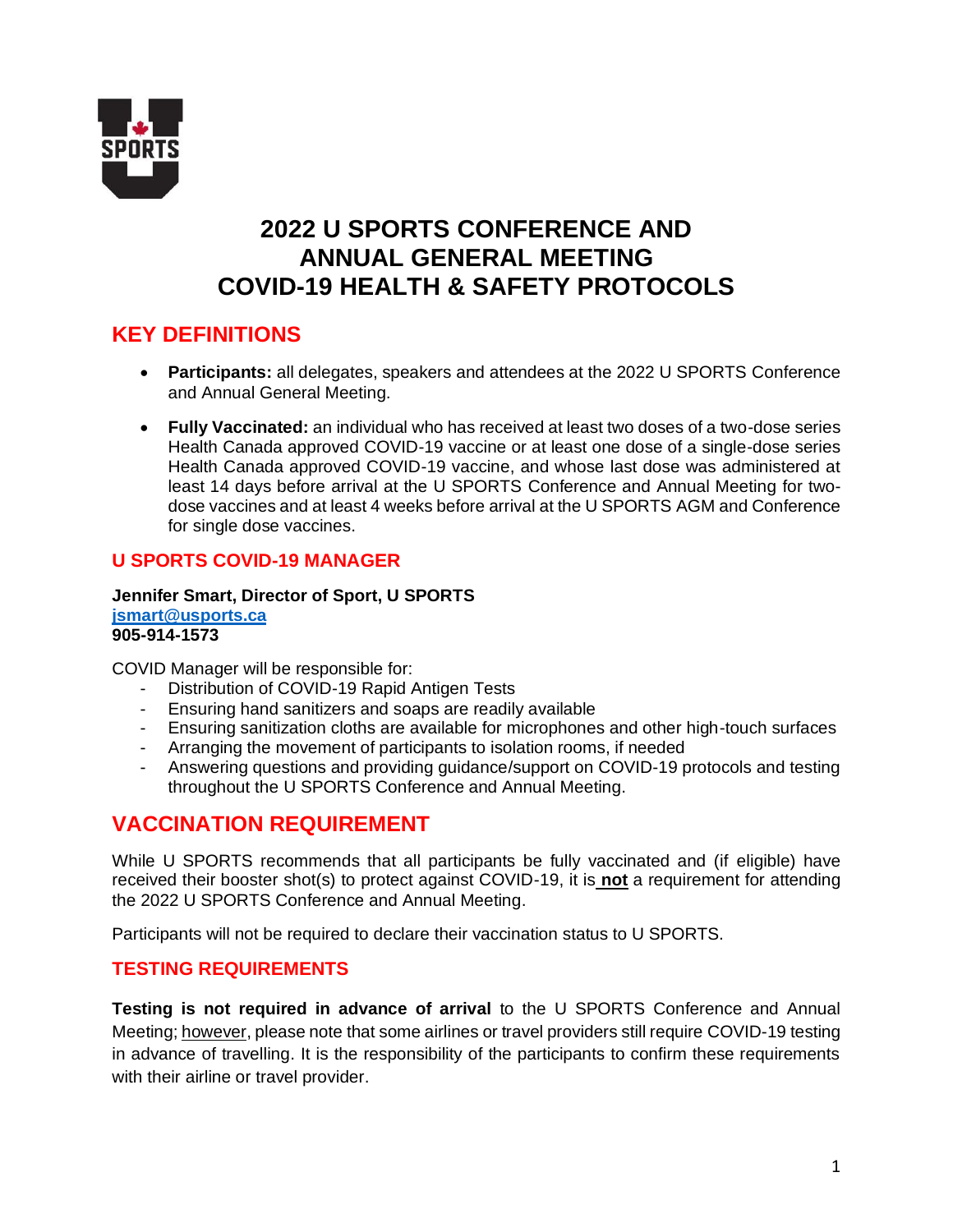

Participants are not to travel to the U SPORTS Conference and Annual Meeting if they are currently experiencing symptoms of COVID-19 or if they or someone in their household tests positive for COVID-19 within 7 days prior to travel.

**Testing at the U SPORTS Conference and Annual Meeting is only required for participants who become symptomatic**. COVID-19 Rapid Antigen Testing Kits will be provided to participants upon arrival.

Self-Administered Rapid Antigen Testing Instruction Video (English): [https://youtu.be/ikEK2EC\\_okc](https://youtu.be/ikEK2EC_okc)

Self-Administered Rapid Antigen Testing Instruction Video (French): <https://youtu.be/fwHeCymCTUg>

# **SCREENING & SYMPTOM CHECK RQUIREMENTS**

Participants are not to travel to / attend the U SPORTS Conference and Annual Meeting if:

- They are feeling unwell or experiencing symptoms (as outlined below)
- They have travelled outside of Canada in the last 10 days **and** been told to quarantine (per federal or provincial quarantine requirements)
- A doctor, health care provider or public health unit has told them that they should currently be isolating (staying at home)
- In the 7 days prior to the U SPORTS Conference and Annual Meeting, they or someone they live with have tested positive on a rapid antigen test or home-based self-testing kit or a lab-based PCR test. – *If they have since tested negative on either a rapid antigen test or a lab-based PCR test and any symptoms have significantly improved, this is not applicable to them*.

All participants are required to conduct daily self-monitoring of symptoms (see symptom lists below) while at the U SPORTS Conference and Annual Meeting and are required to report any symptoms to the COVID Manager (contact details above).

Call 9-1-1 Emergency Services if you are experiencing any of the following symptoms:

- **Severe difficulty breathing** struggling for each breath, can only speak in single words
- **Severe chest pain** constant tightness or crushing sensation
- **Feeling confused or unsure of where you are**
- **Losing consciousness**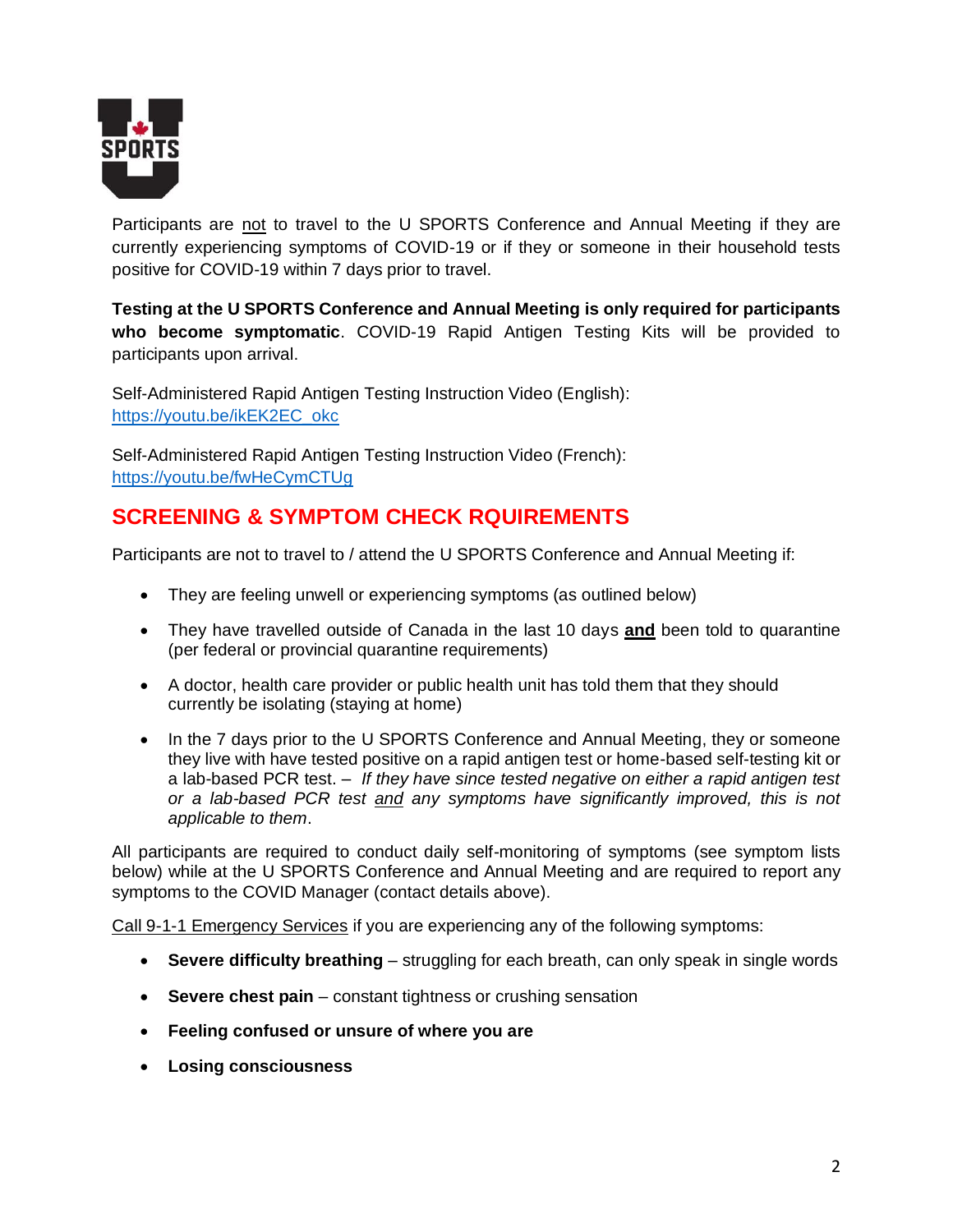

Contact the COVID Manager if you are experiencing any **ONE or more** of the following symptoms that are new or worsening and not related to other known causes or conditions you already have:

- **Fever and/or chills** temperature of 37.8 degrees Celsius/100 degrees Fahrenheit or higher
- **Cough or barking cough (croup)** continuous, more than usual, making a whistling noise when breathing (not related to asthma, post-infectious reactive airways, COPD or other known causes or conditions you already have)
- **Shortness of breath –** out of breath, unable to breathe deeply (not related to asthma or other known causes or conditions you already have)
- **Decrease or loss of taste or smell –** Not related to seasonal allergies, neurological disorders, or other known causes or conditions you already have
- **Sore throat** painful swallowing or difficulty swallowing (not related to seasonal allergies, acid reflux, post-nasal drip)
- **Conjunctivitis (pink eye)** not related to blepharitis, recurrent styes

Contact the COVID Manager if you are experiencing any **TWO or more** of the following symptoms that are new or worsening and not related to other known causes or conditions you already have:

- **Muscle aches/joint pain** unusual, long-lasting (not related to getting a COVID-19 vaccine in the last 48 hours, a sudden injury, fibromyalgia or other known causes or conditions you already have)
- **Extreme tiredness** unusual fatigue, lack of energy (not related to getting a COVID-19 vaccine in the last 48 hours, depression, insomnia, thyroid disfunction or other known causes or conditions you already have)
- **Runny or stuffy/congested nose** not related to seasonal allergies, being outside in cold weather, chronic sinusitis unchanged from baseline
- **Abdominal pain** persistent or ongoing (not related to menstrual cramps, gastroesophageal reflux disease)
- **Nausea, vomiting or diarrhea** not related to a pre-existing gastrointestinal disease or disorder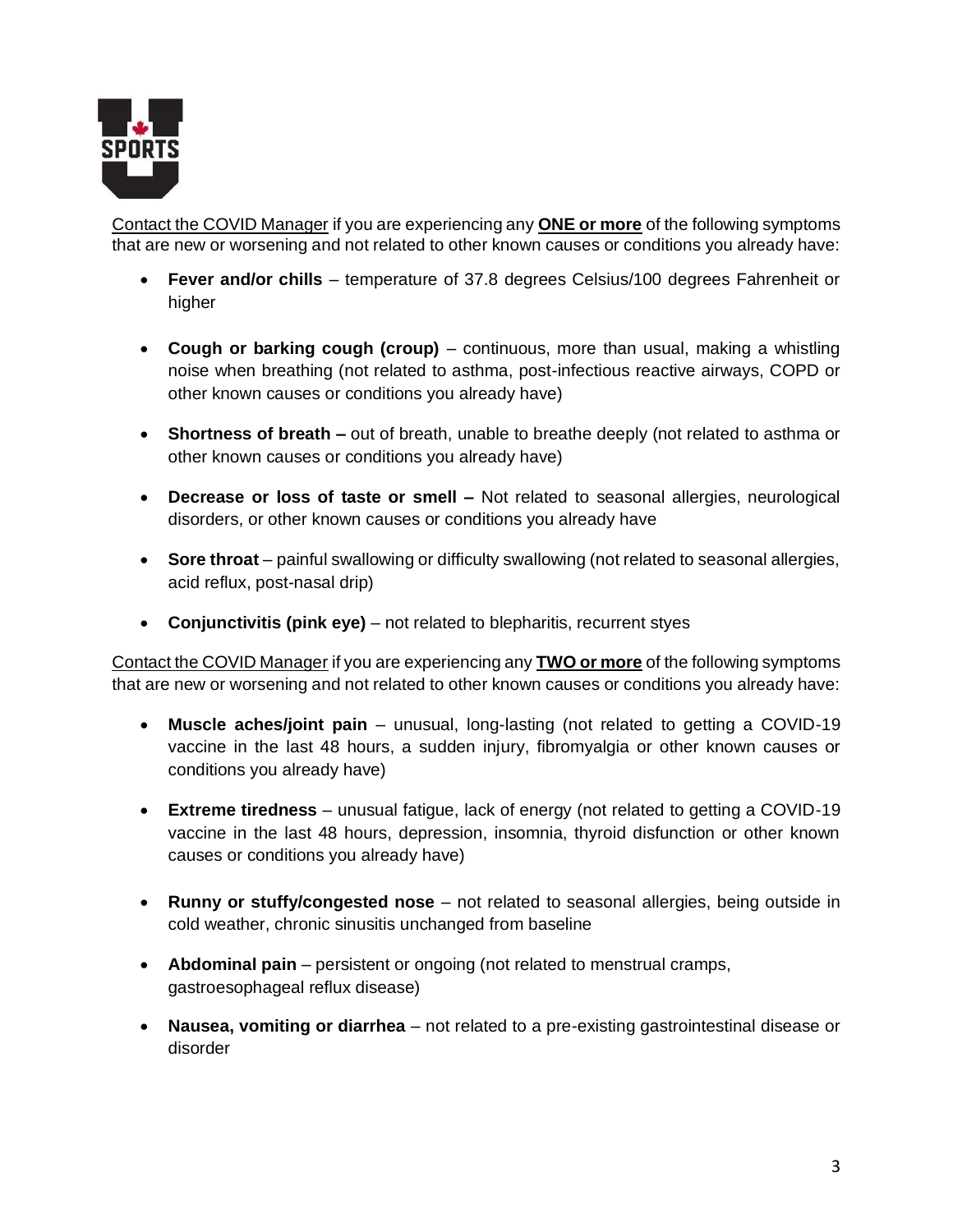

• **Headache** – new and persistent, unusual, unexplained or long lasting (not related to tension-type headaches, chronic migraines, receiving a COVID-19 vaccine in the last 48 hours)

#### **If a participant becomes ill or symptomatic, they will be presumed positive for COVID-19 and will be required to enter the COVID Positive Protocol outlined in the next section below.**

Any participants who were sharing a hotel room with the symptomatic / presumed positive individual (regardless of vaccination status), will also be required to enter into the COVID Positive Protocol.

## **COVID POSITIVE PROTOCOL (RESPONSE TO PRESUMED POSITIVE CASES)**

A participant is presumed positive and must enter the COVID Positive Protocol if:

- They begin experiencing symptoms of COVID-19
- They test positive on a COVID-19 Rapid Antigen Test or a lab-based PCR Test
- They test inconclusive twice in a row on a cOVID-19 Rapid Antigen Test

#### **COVID Positive Protocol:**

- 1. Participants who develop symptoms of COVID-19 are to take a self-administered Rapid Antigen Test.
- 2. Participant to wear a mask and contact the COVID Manager to let them know they are symptomatic and inform them of the results of their test. The COVID Manager will assist in making arrangements for the participant to isolate in their own room (if not already in a single).
	- a. If a symptomatic participant opts not to take a COVID-19 test, then the result will be presumed to be positive and can **proceed directly to step 5**.
- 3. If the result of the first test was negative, then arrangements will be made for the participant to test again 48-hours after the onset of symptoms or their first positive test (whichever came first), via either a rapid-antigen test or a lab-based PCR test (if available/preferred). The individual must not attend any activities or sessions of the AGM and Conference and must continue to self-isolate during this time.
- 4. If the result of the second test is also negative and their symptoms have improved, then the individual can come out of isolation.